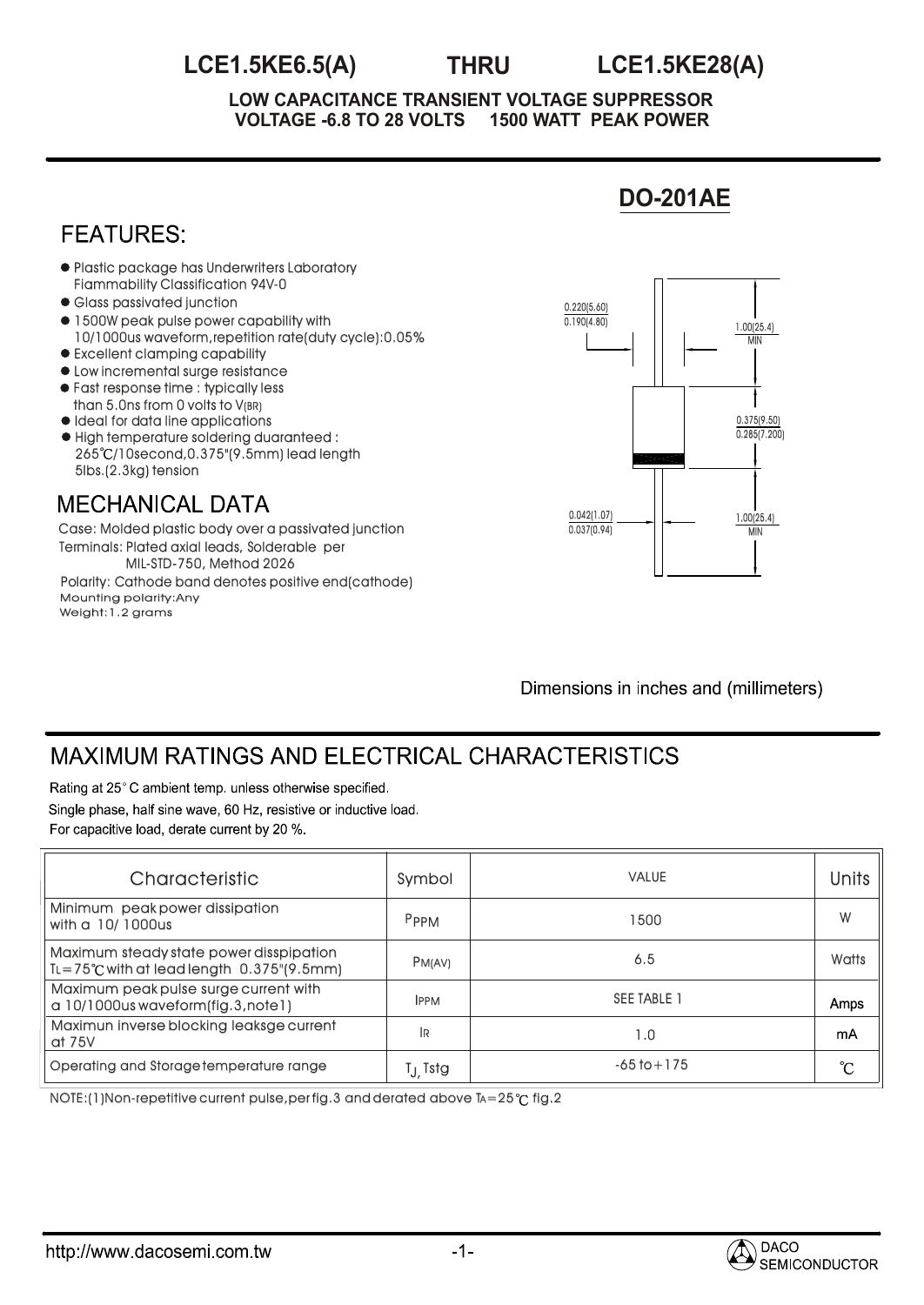











DIODE T.V.S

NOTE: EQUIVALENT CIRCUIT FIGUE 4-AC LINE PROTECTION APPLICATION



APPLICATION NOTE : Devices must be used with two units in parallel, opposite in polarity as shown in circuit for AC signal line protection